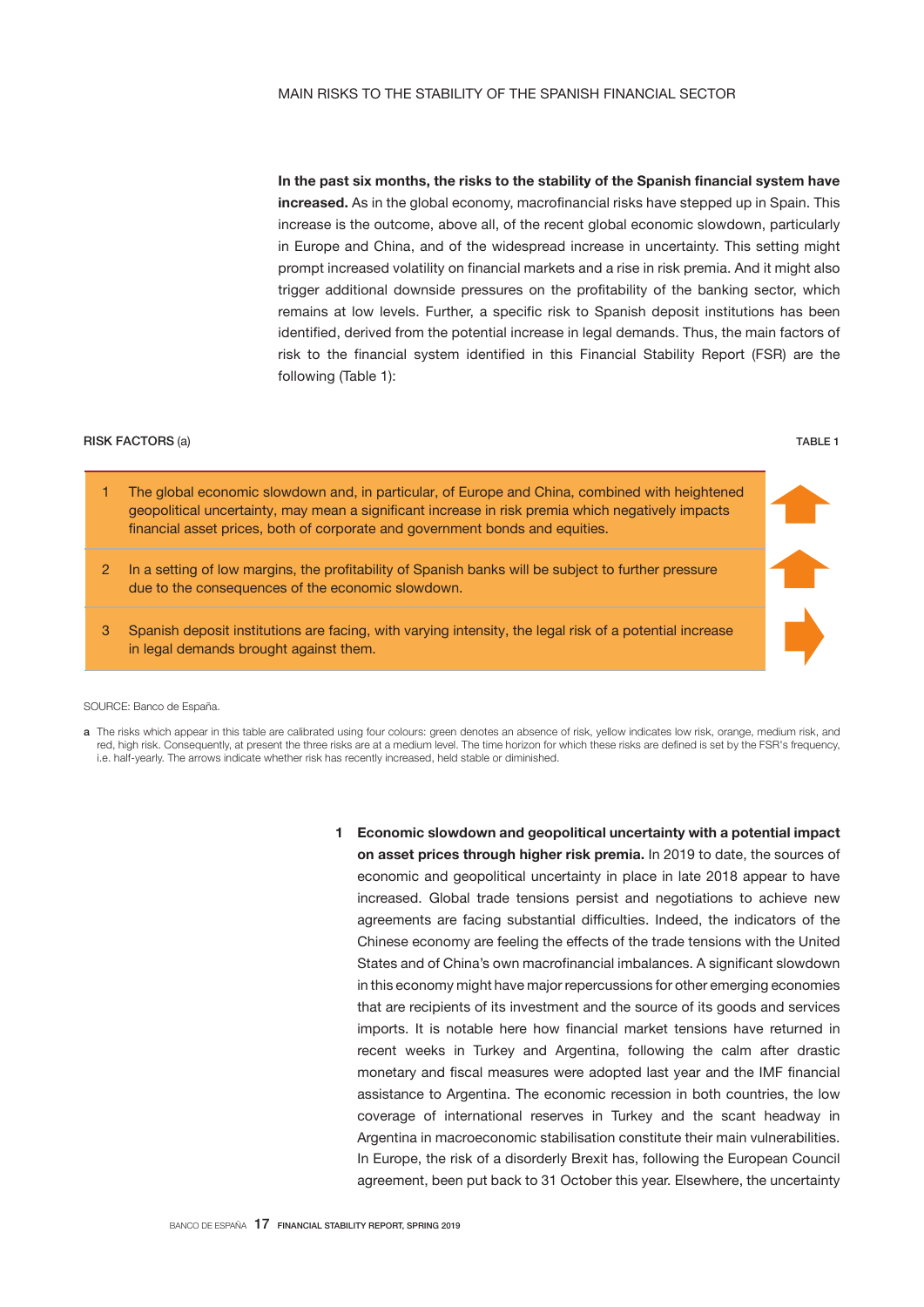

SOURCES: Consensus and Datastream.

associated with Italy's fiscal situation remains in place, against a background of economic recession in the second half of 2018, and the German economy has slowed significantly. In Spain, uncertainty persists over the future course of economic policies.

This uncertain environment is affecting global economic activity. There have been particularly marked downward revisions in GDP forecasts (Chart A) across the board in the euro area. Yet stock market valuations (Chart B) have recouped much of the downward correction they underwent in late 2018 and risk premia have held at low levels. Compared with the previous FSR, the heightening of this slowing trend in the global economy might trigger a correction, via higher risk premia, of international financial market prices, with adverse consequences for global financial conditions and those in Spain. But the likelihood of a correction associated with sharper-than-expected monetary policy normalisation is fading, since central banks are prolonging ultraexpansionary policies to bolster activity, against a background of contained inflation expectations.

- 2 Low margins and pressure on the profitability of Spanish financial institutions. The net consolidated income of Spanish deposit institutions grew significantly in 2018. This was largely due to the greater positive contribution of extraordinary income, and to the decline in asset impairment losses. Yet ROA remained low, though it was above the average for European banks (Chart C). Looking ahead, the expectations of a global – and in particular European – economic slowdown and the subsequent delay in the ongoing monetary policy normalisation will subject deposit institutions' margins to greater pressure.
- 3 Legal risk arising from the potential increase in legal demands against deposit institutions. In recent years, the legal risk linked to legal suits affecting Spanish banks has increased significantly. Banks have been involved in a high number of legal processes, in which certain contractual conditions in their mortgage lending operations were questioned. The cost of these processes for institutions has materialised in a number of cases (e.g. in floor clauses, with more than €2.2 billion returned to customers up to January 2019), but there are still very important legal procedures pending resolution. The European Union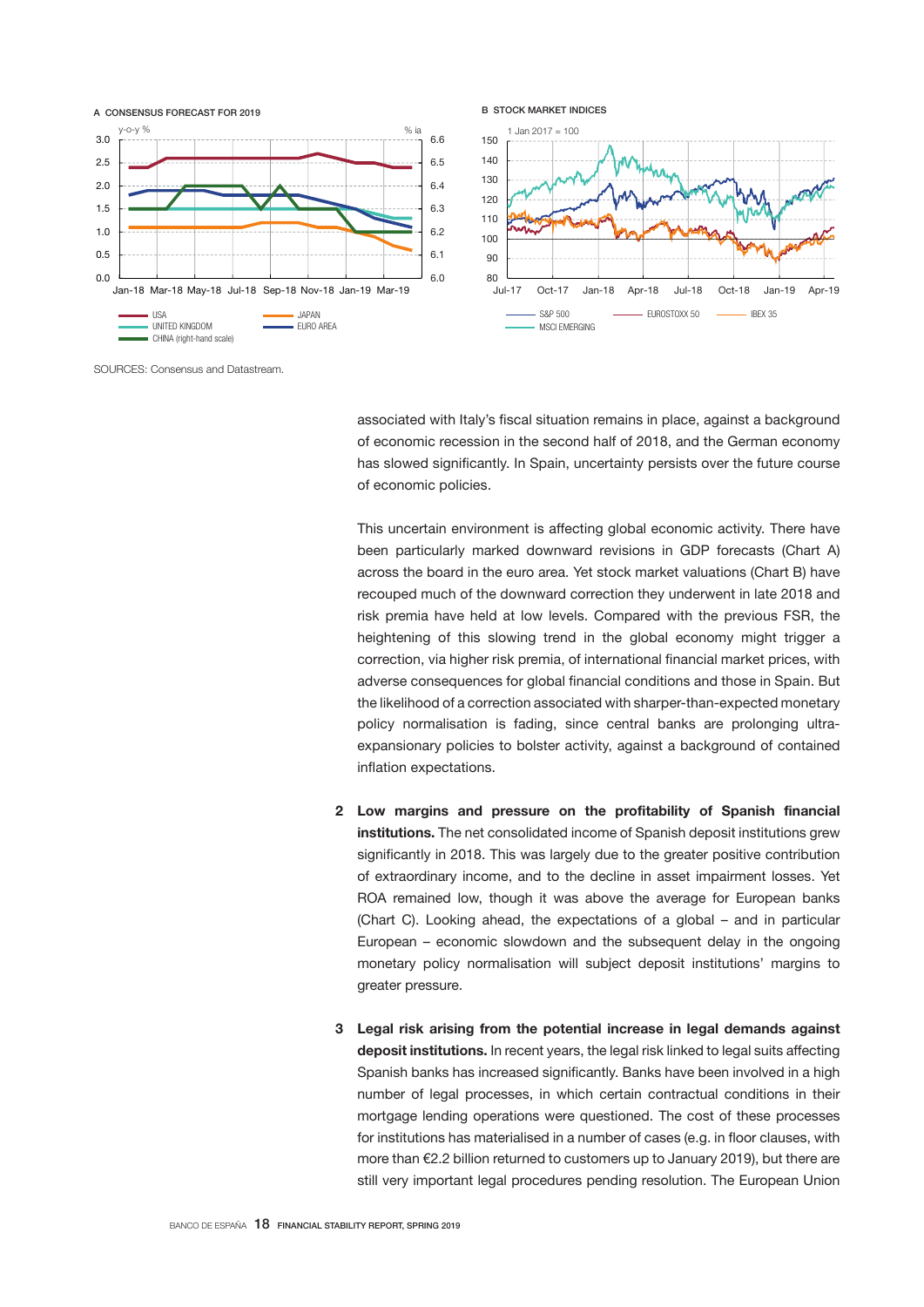

D CET1 RATIO December 2018



SOURCE: EBA.

a Data not published by the EBA.

b EBA data include Iceland.

Court of Justice (EUCJ) is expected to respond in the second half of the year to legal issues tabled in relation to the use of the mortgage loan benchmark index (IRPH by its Spanish abbreviation). Depending on how the EUCJ rules, there might be an increase in legal demands against Spanish banks. This would impact those banks with a higher volume of IRPH-linked mortgage loans, requiring them to properly measure the potential contingent impact and to take suitable management and prevention measures.

More generally, the emergence of legal risk, among other factors, has led to a loss of reputation for the banking sector, both in Spain and in other countries. Banks should strive to reverse this development by providing their customers with financial products tailored to their needs and capabilities, while supplying the pertinent information clearly and transparently. Reputation and customer confidence are essential for developing banking business.

Against this background, the Spanish economy retains some factors of vulnerability. High public and external debt means that both the general government sector and the economy as a whole are comparatively more exposed to potentially costlier funding. This is associated, for instance, with potential rises in risk premia or with adverse macroeconomic developments. Households' financial position has tended to strengthen thanks to the reduction in their debt in recent years, and to the improvement in incomes and in employment as a result of the economic recovery. But some Spanish household segments remain in a situation of great fragility, with the household aggregate saving rate at a very low level. That is partly linked to households' greater resort to consumer credit which,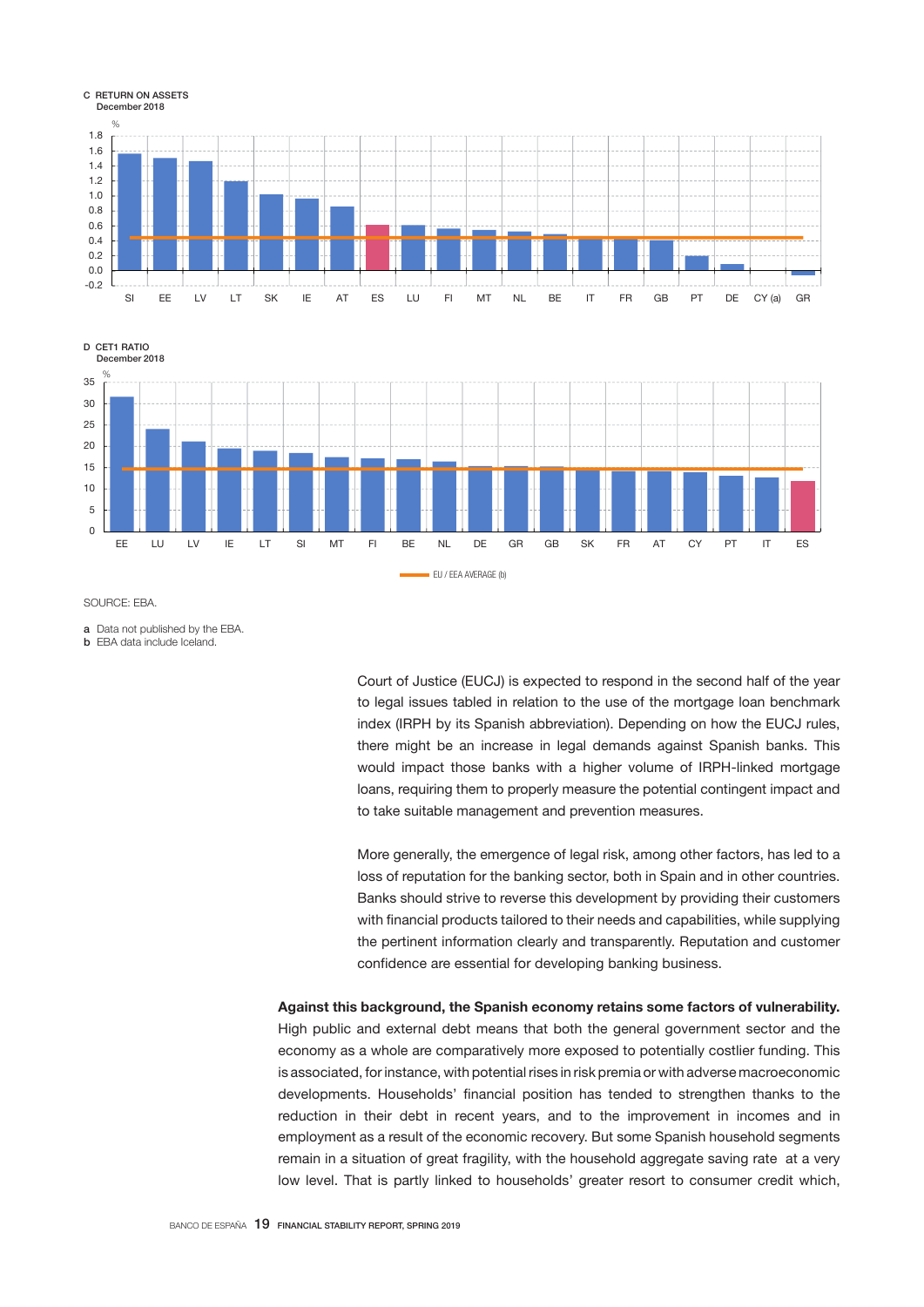despite having eased in recent months, continues to grow at a notable pace. The business sector has also continued reducing its levels of debt, and new loans by financial institutions are concentrated in the most productive firms. That said, some segments remain more vulnerable, specifically smaller firms and, above all, those operating in the real estate and construction sector.

Regarding the real estate sector, the recovery in activity and in prices remains ongoing. In particular, the average level of estimates of prices in the sector veering off their medium term trend has increased, moving away from the negative range but currently standing close to equilibrium values. While no easing has been seen in lending standards for new loans, their growth rate is high. It will thus be necessary to remain vigilant in this market. In any event, new loans are not yet offsetting repayments of existing loans, meaning that lending to households for house purchase will continue falling at the aggregate level.

Deposit institutions continue to face the challenge of improving their levels of profitability and solvency. Indeed, the (best-quality) CET1 solvency ratio of Spanish banks fell over the past year, standing last among European jurisdictions (Chart D). That said, they announced an increase in their target capital ratios. Here, improving the statement of income is key to shoring up solvency levels, as is too the measurement of risks and their coverage through appropriate interest rates. Moreover, reducing operating costs, investing in new technologies and judiciously selecting business strategies are further factors for improving the profitability of the business in the medium and long term. Greater solvency will also contribute to meeting the MREL (Minimum Requirement for own funds and Eligible Liabilities) requirements with which Spanish banks must progressively comply in the coming years. These requirements may pose significant challenges for small and medium-sized institutions, with mainly retail funding sources and with less scope to access the wholesale funding markets.

The sensitivity of banks' capital ratios to the individual materialisation of some of the macroeconomic risks is high, but the banking system's aggregate solvency ratio is expected to hold at an appropriate level. As part of the stress tests and using specific elements of the Banco de España's FLESB methodology, this FSR analyses the potential impact of the independent materialisation of various identified macrofinancial risks. In particular, there are estimates for the impact of: i) a decline in global activity, ii) a reduction in consumer and business confidence in Spain, iii) a reversal of stock market prices, and iv) a reduction in house prices. The shocks are calibrated to capture extreme situations. For the 2018-2020, period, the maximum cumulative effect of the individual materialisation of these risks on Spanish GDP growth is around 6 pp and almost 30 pp on the growth of house prices. This would translate into an impact on financial institutions' average solvency ratio of 2 pp on average in this three-year horizon. However, it should not be forgotten that, in an adverse economic scenario, the simultaneous materialisation of several of these risks is possible.

Analysis of Spanish deposit institutions' interrelations with the rest of the financial system shows the Spanish economy to be highly banked and evidences the limited scale of direct interconnections. Deposit institutions amass a large portion of the Spanish financial system's assets, as is the case in the other European continental economies. However, their weight has declined since the global financial crisis, following a trend likewise seen in other jurisdictions. This has its advantages, since it enables both those supplying and demanding funds to broaden their investment and funding options, and allows risks to be better diversified. But it also poses challenges. By increasing